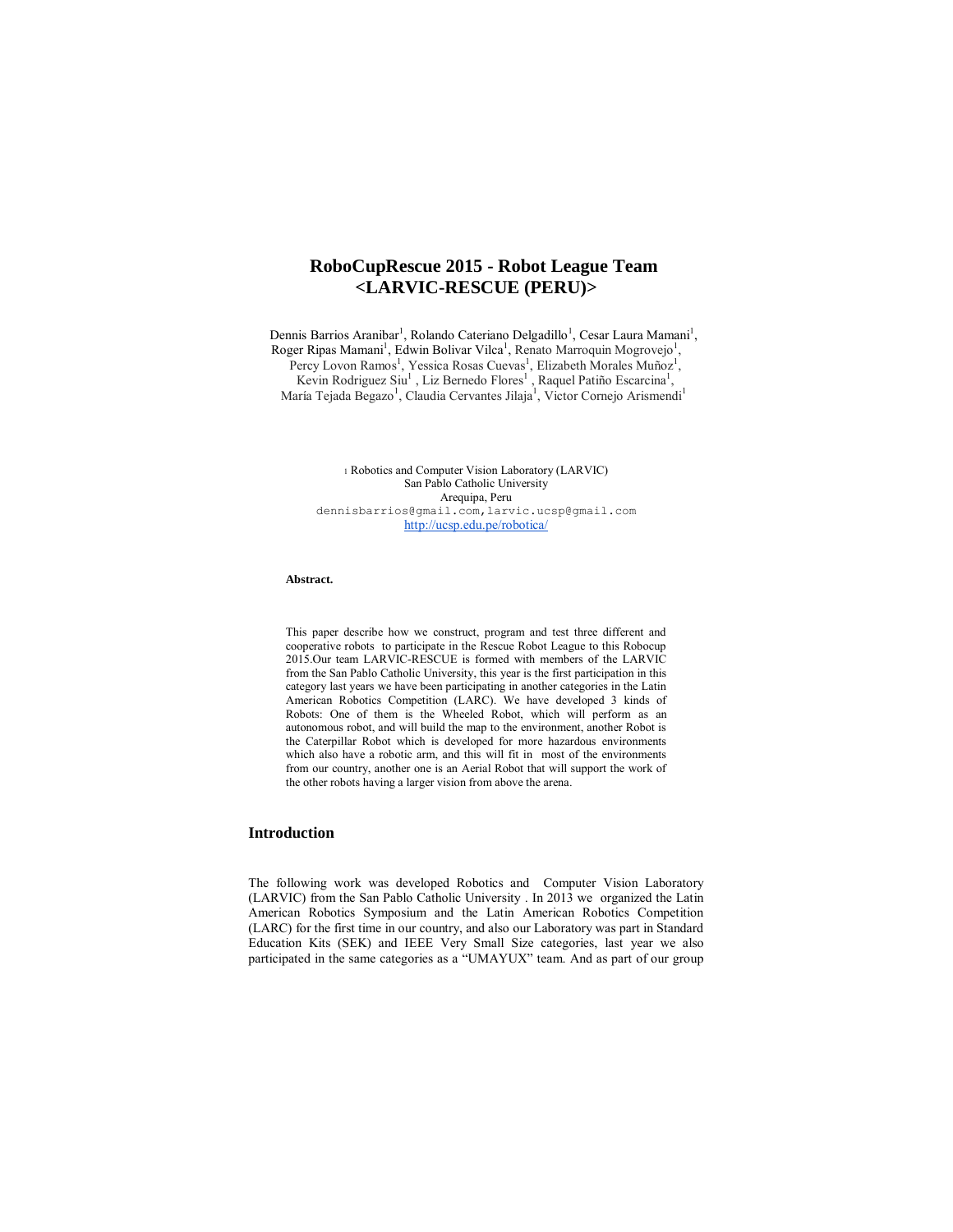in robotics we have being working teaching robotics for children in the last years, in 2014 part of our laboratory travelled to the Robocup junior to compete in Dance and Rescue categories , obtaining the Construction Award in the category Dance Primary in Brazil.

In this work with 3 different types of robots were developed: an Aerial Robot, Caterpillar and a wheeled robot. The caterpillar is going to have sensors such as a CO2 sensor, microphone sensor, and a camera which will be capable to recognize human signs. On the other hand, the wheeled robot, works with a occupational map, to solve the SLAM problem and also odometry, all of this is needed for the recognition of obstacles and the victims. The Aerial Robot is going to be autonomous to work in the aerial arena.

This research has a group of people from different careers,from electronic engineers, mechanics, computer science until Robotics Doctors. All of this people work in the laboratory as researchers,developers or as students.

The main reason for the development of our rescue robots is the fact that in our country it doesnt exists any kind of electronic researches for victims even though we are one of the principal producers countries in minery. Also ,the different geographic areas that our country has with different types of natural disasters. In 2012 SINAI(entity in charge of the environmental information).Reported 178 deaths involving nature disasters and lost victims from minery. So we can have many kind of apply our robots to help in rescue human teams.

In order to perform our rescue robot we separated its content in different sections ,our team members and their contributions.The construction of our 3 robots and its software involved with it,a wheeled robot,caterpillar and drone.The sections introduced here are operator station set-up and break-down communications control method and Human-Robot Interface,Map generation/printing Sensors for Navigation and Localization,Sensors for Victim Identification ,Robot Locomotion, Control for locomotion teleoperated robotic arm,Team Training for Operation (Human Factors),Possibility for Practical Application to Real Disaster Site, System Cost,Lessons Learned.All of this needed in the creation of our rescue robots.

## **1. Team Members and Their Contributions**

The LARVIC-RESCUE team from the San Pablo Catholic University (UCSP), Arequipa- Perú, consists of students and graduated members within of the Laboratory of Robotics and Computer Vision (LARVIC), their contributions stated below:

| Team leader                                                   | Prof. Dennis Barrios Aranibar                                                                 |
|---------------------------------------------------------------|-----------------------------------------------------------------------------------------------|
| Hardware and mechanical design and<br>Mechanical construction | Rolando Alberto Cateriano Delgadillo<br>Cesar Adolfo Laura Mamani<br>Roger Dante Ripas Mamani |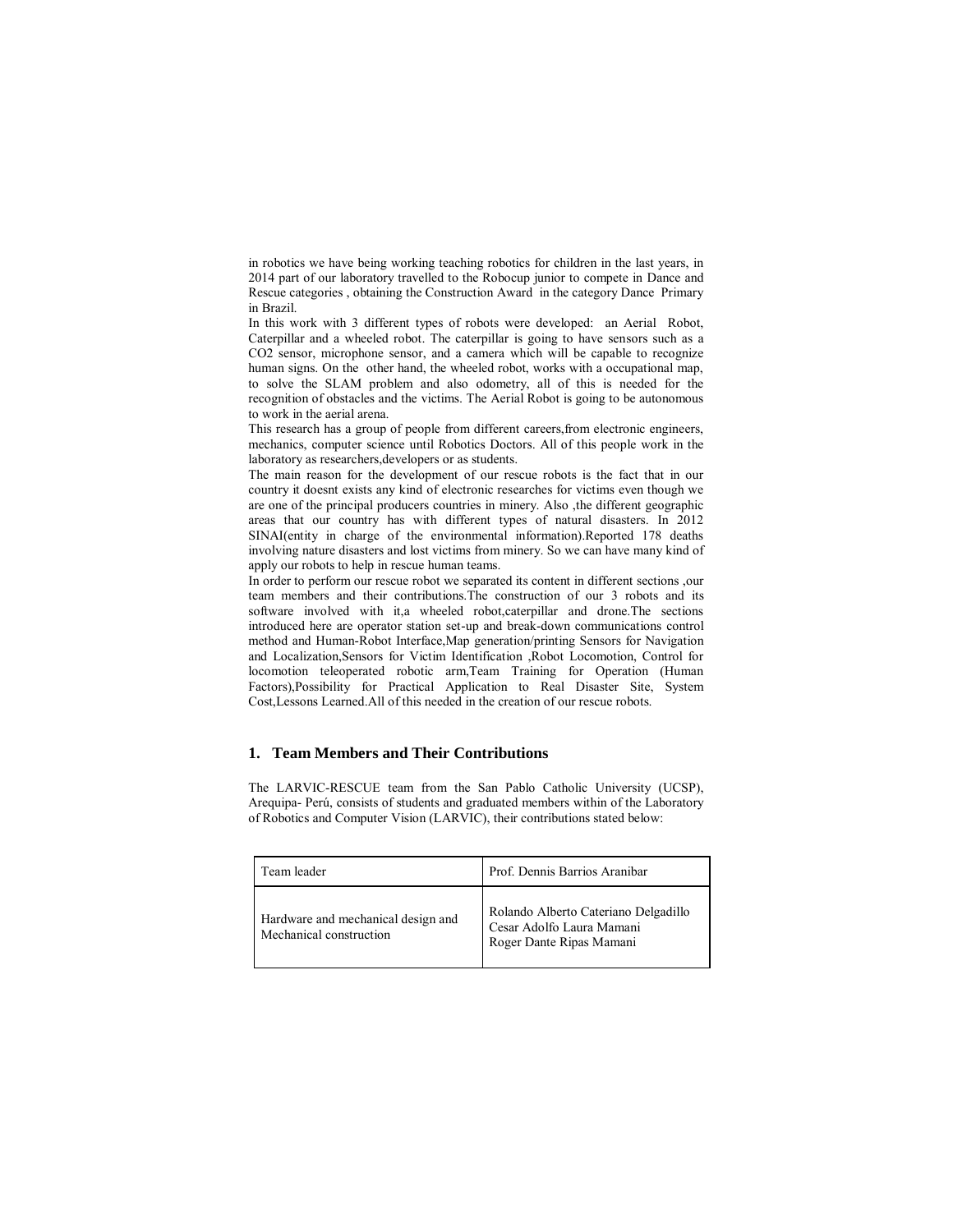| Electronic Construction, Control and<br>Mechanical construction       | Edwin Christian Bolivar Vilca                                                                 |
|-----------------------------------------------------------------------|-----------------------------------------------------------------------------------------------|
| Software and hardware architecture                                    | All Team Members                                                                              |
| Control Method, Human - Robot<br>Interface and Control Station        | Renato Marroquin Mogrovejo<br>Percy Wilianson Lovon Ramos<br>Yessica Rosas Cuevas             |
| <b>SLAM Robot Navigation</b>                                          | Elizabeth Morales Muñoz<br>Kevin Christian Rodriguez Siu<br>Liz Sandra Bernedo Flores         |
| Autonomous victim identification                                      | Raquel Esperanza Patiño Escarcina<br>María Fernanda Tejada Begazo<br>Claudia Cervantes Jilaja |
| Mechanic construction, Programming<br>the interface for the robot arm | Victor Alfonzo Cornejo Arismendi                                                              |
| Strategy and Planning                                                 | All Team Members                                                                              |

**Table 1**: Team Members and contributions

# **2. Operator Station Set-up and Break-Down (10 minutes)**

We have 3 types Robots, The Autonomous Robot (Komodo Robot), the teleoperated Robot and the aerial robot. All the robot are controlled by one Samsung Galaxy Tab 4 Tablet, this tablet is connected to a Desktop Computer which is the station control. All the commands to the robots like act as an autonomous robot, or act as a teleoperated robot are sending from the tablet. The communication of this terminals are made via Wireless supported by a Router.

In order to setup our station we are going to pack our robots in a moveable case, also our desktop computer. We estimate this task is going to be done in maximum 8 minutes.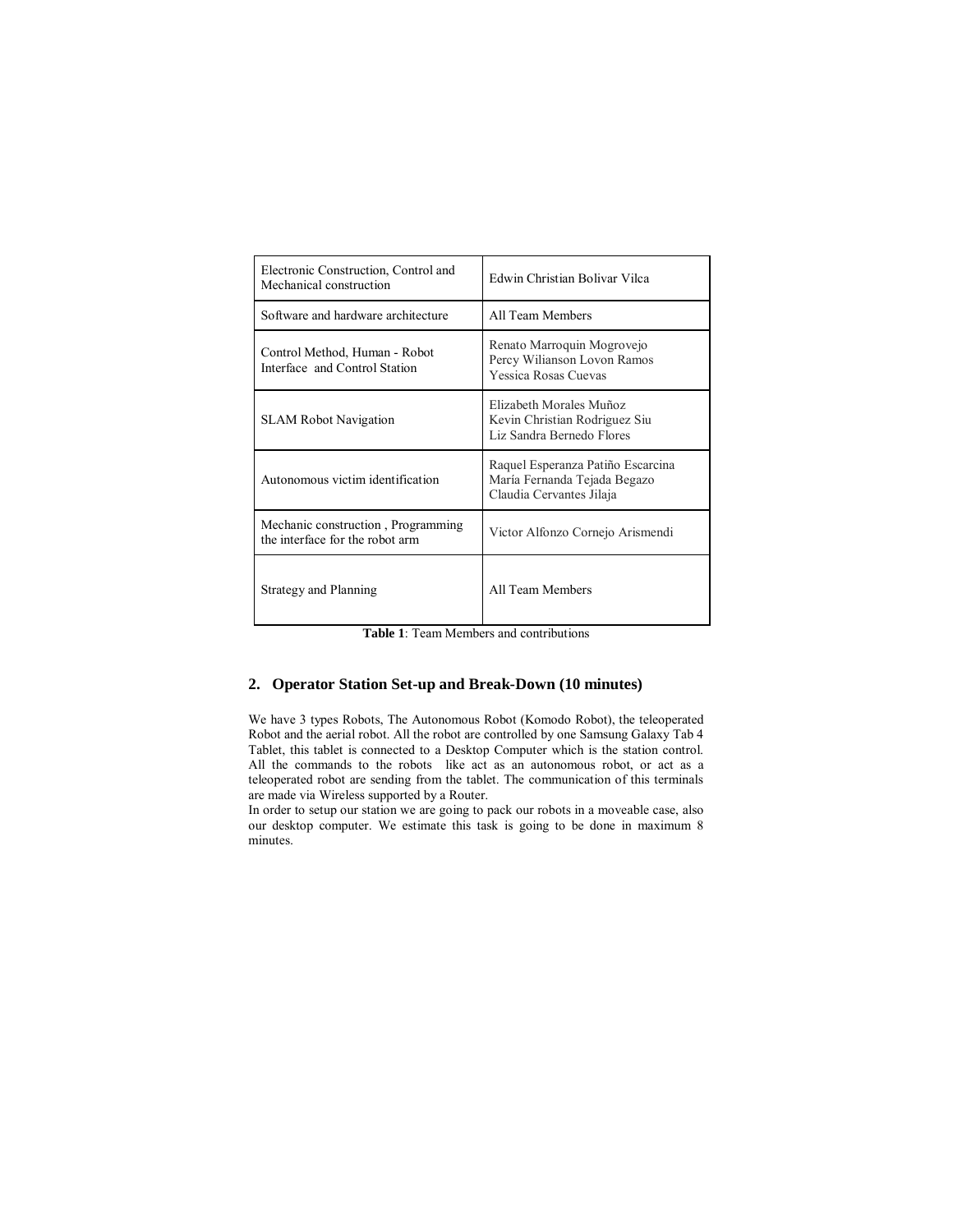

**Figure 1**: Operation Station being used to pick a bottle

# **3. Communications**

The device will be more communication with the robot track system, which will have a set of TCP / IP communication via a wireless connection to communicate directly with the robot.



**Figure 2**: Communication Graph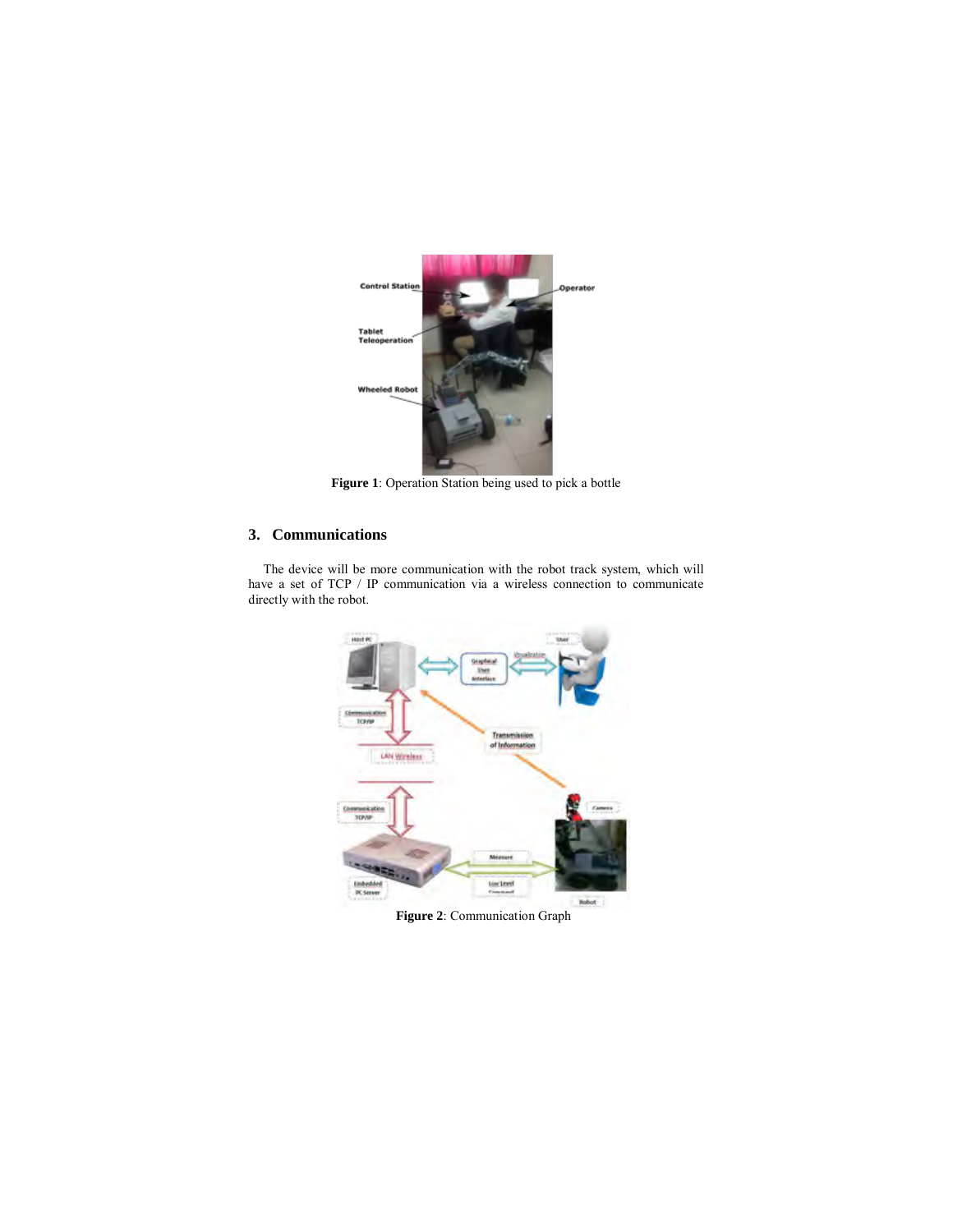| <b>Rescue Robot League</b>  |                     |                          |
|-----------------------------|---------------------|--------------------------|
| <b>LARVIC RESCUE (PERU)</b> |                     |                          |
| Power (mW)                  | <b>Channel/Band</b> | <b>Frequency</b>         |
|                             |                     | 5.0 GHz - 802.11a        |
| 35                          | 6                   | $2.4$ GHz - $802.11$ b/g |
|                             | spread-spectrum     | 2.4 GHz - Bluetooth      |
|                             | Zigbee              | 2.4 GHz - Other          |
|                             |                     | $1.2$ GHz                |
|                             |                     | 900 MHz                  |
|                             |                     | 40 MHz                   |

## **4. Control Method and Human-Robot Interface**

All the robots we are using has Robot Operating System which is one of the most useful frameworks to develop software to robots [5]. ROS has been chosen because we can use the software we made in our Wheeled Robot with some little changes in our Caterpillar Robot so it can be also an autonomous robot.

As we see in figure 1, the teleoperation and all the commands for robots such us, changed from autonomous mode to teleoperated mode, moving, sensing are made from the tablet. We have used a package rosjava to communicate ROS (which is in all the robots) to our tablets (Android System Operating). The tablet have to connect to the station machine to send, and receive sensor information, this station machine is communicating with all the robots.

The interface we are using is presented in the next figure, we can changed between robots. We used fusion sensor to give more robustness in our system, as Sinamek applied to fusion data from IMU (Inertial Measurement Unit) and encoders information [6], we will used to make a estimation of the position of our robot (Wheeled Robot and Caterpillar Robot).

Currently all the joints in the robot arm are moved by two buttons, in the future we will make an animation to make movements into the Android application and this movements will updated in the real robot. In the case of the figure presents, all the information of the sensors for the Wheeled robot (the sensors that were merge are show in the top right part)

Another kind of teleoperation we will use is using a robotic arm, which is in a human person and this will imitate the movements made from the human, this will be describe in **section 9**.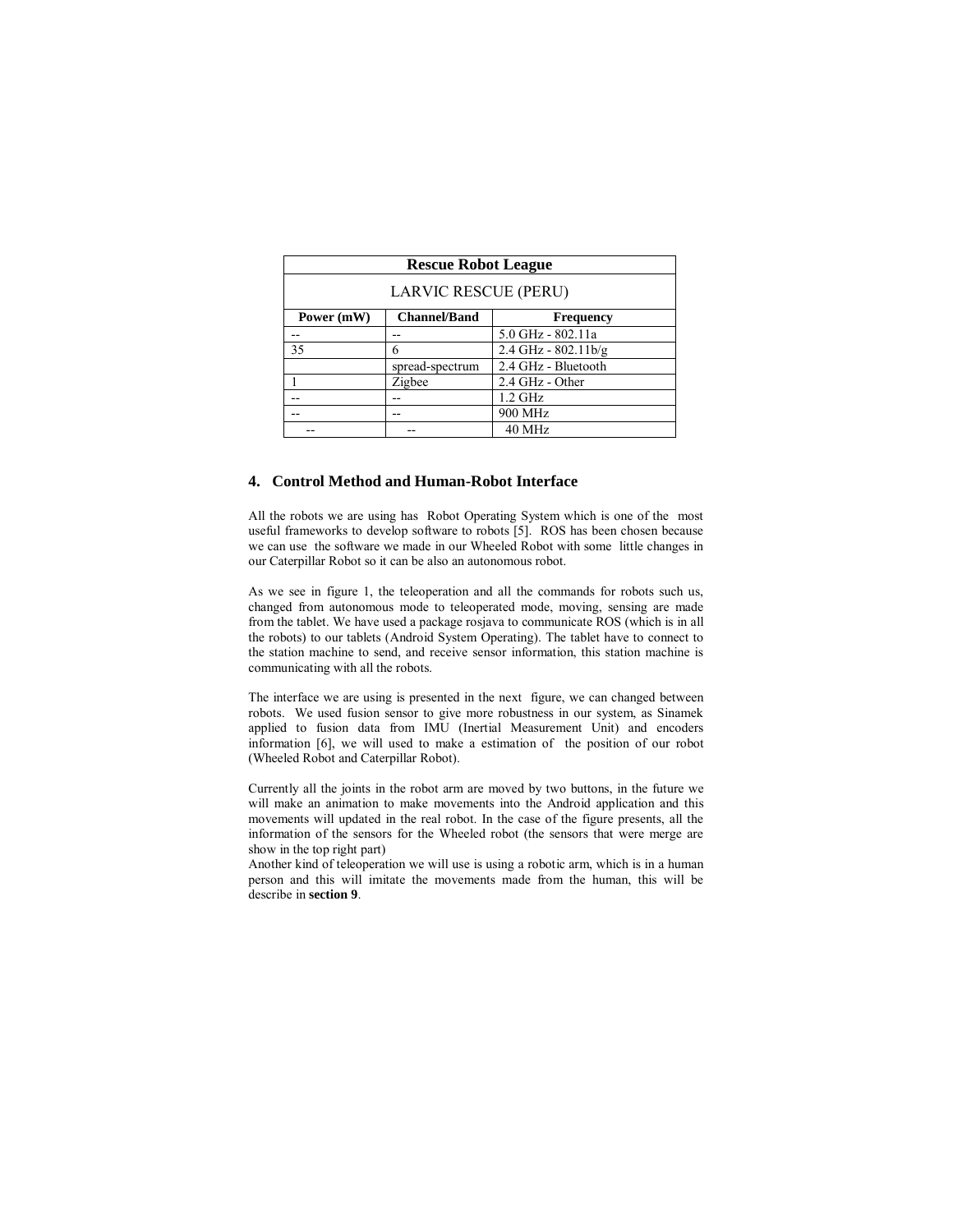

**Figure 3**: Interface from Human in an Android Application

## **5. Map generation/printing**

For being able to generate a map we are using 3 ultrasonic range sensors. In the left,right and at the back,to make different types of measurements to generate a map using odometry and a SLAM technique. To obtain the data from the robot we work with WiFi connection, to receive the information from the robot, and be able to modify the occupational matrix. We are also able to create, a previous state and define the points that are generating obstacles.

The information was obtained from the 3 radars and are classified in the matrix that constantly change its states. Almost all the technique focuses to an area unknown for the robot,that with every visit increases the recognition of the place, with a previous and next state as part of the solution for the SLAM problem. The robot starts learning the information from the new place, the algorithm is capable to generate points of concentration and give more accurate positions each time with the measures it has.

All of this is possible with the grid, that represents the world the robot is learning. Each cell represent a part of the map, that every time generates new values that with this formula changes but gets more accurate each time,that includes the error obtained by the odometry. We want to see improvements over having your operator watch a video stream and draw a map. So please describe how you intend to track arena features, mark victims, and generally produce maps of the environments.First we are collecting the information from our robot with a program to make ,the information useful data.For the connection ROS is applied as the middle ware.After we are able to start recollecting the data sensors.We retrieve 3 ultrasonic information data,one in the back ,right and left.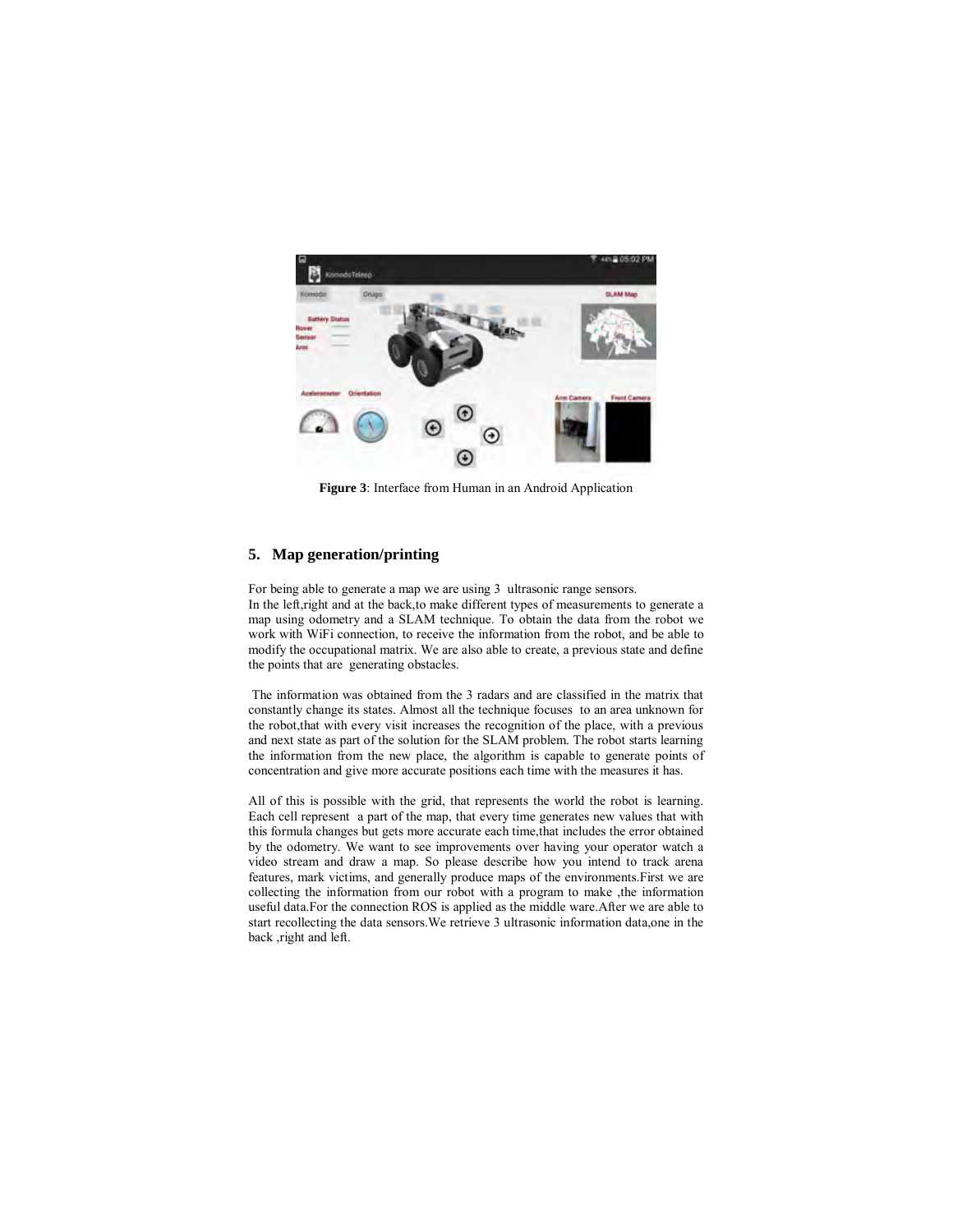All of this points are going to be represented in the grid to generate the position of the victims and obstacles.As part of the SLAM solution that we proposed here,each matrix has to generate and accurate position,by the repeated spots where the ultrasonics give information of obstacles or victims.

| C Protect Explorer 37                                                                                                          |         | ** D. U. kesherolif java  2) RendertsR java 11                                                                                                                                                                                                                                                                                                                                                                                                                                                                                                                                                                                                                                      | --              |
|--------------------------------------------------------------------------------------------------------------------------------|---------|-------------------------------------------------------------------------------------------------------------------------------------------------------------------------------------------------------------------------------------------------------------------------------------------------------------------------------------------------------------------------------------------------------------------------------------------------------------------------------------------------------------------------------------------------------------------------------------------------------------------------------------------------------------------------------------|-----------------|
|                                                                                                                                | $= 1 +$ | +1mport (Java. 10.30Exception)                                                                                                                                                                                                                                                                                                                                                                                                                                                                                                                                                                                                                                                      |                 |
| 7 GLEANWATE<br>· Li komoda, alam<br>3 Gallina II.<br>$= \Delta \times \lambda + \lambda^{-1}$                                  | $N$ $n$ | public class ReaderUM (<br>$-14.4$<br>* light the current value stated in the kiwes topic.<br>F General Folker<br>* margar 100-text lies<br>$-100 - 100$<br>public vold Load(String topic) throws (Mixception)<br>٠<br>topic = topic.substring(il.replace≪")", ".");<br>System.cut.arteitectusis.co.<br>Liabelining» (1996 + Film) read(Illing)Path) art) (Tome/elsys/bocaseti/intense)/semisri/" +<br>Charaet.defaultCharaetCCr.<br>values = new HashRep-Skring, Shring+Liz<br>ArrayList=String> name = naw ArrayList=String=U;;<br>for (Shring Line: Ilmes) {<br>246.5.76<br>Ter () Iller, charm (a) on ( ) mail;<br>Milletismi.clasti > k/2) {<br>name, rimountiname, 412411-11; |                 |
| <sup>1</sup> D. kniferint<br>a Load(Group) and<br>a Gebenstehnung Integer                                                      |         | <b>SALES</b>                                                                                                                                                                                                                                                                                                                                                                                                                                                                                                                                                                                                                                                                        |                 |
| a CatCoultdeNives Double<br>a Genevaporane critic<br>a Crianas attendance in<br>tion Gardblan Fa<br>values interesting ferrow- |         | all Tools (C) gameate (C)<br>Brader Off Laws Anglication Control Ave. Sea. Facercoll (Michael and Park U.S. 2003) For 47 Ped.<br>1.21434456767<br>komolis 1. Nangers Rear 200<br><b>SEC</b><br>senz<br>1.23439439297<br><b>Nomidii: 1. Ranger's Aleir 180</b><br>in car<br><b>NG</b><br>--                                                                                                                                                                                                                                                                                                                                                                                          | ■ 中国 海道新興 计二十一号 |

**Figure 4**:Obtaining information from the Rear sensor to manage the data for the Ocupational Matrix.

With the Matrix,of doubles represented we are able to start creating a representation of the world as the robot starts noticing..The next part to work with is applying kmeans .With overlaping the points in the matrix for the matrix we make clusters.The size of each cluster can be modified .Each time that the robot ,starts mapping again the previous states changes with the variable of error and the data and makes best results for the future states of the ocupational matrix.



Figure 5: Matrix that starts giving accurate date to create the occupational matrix.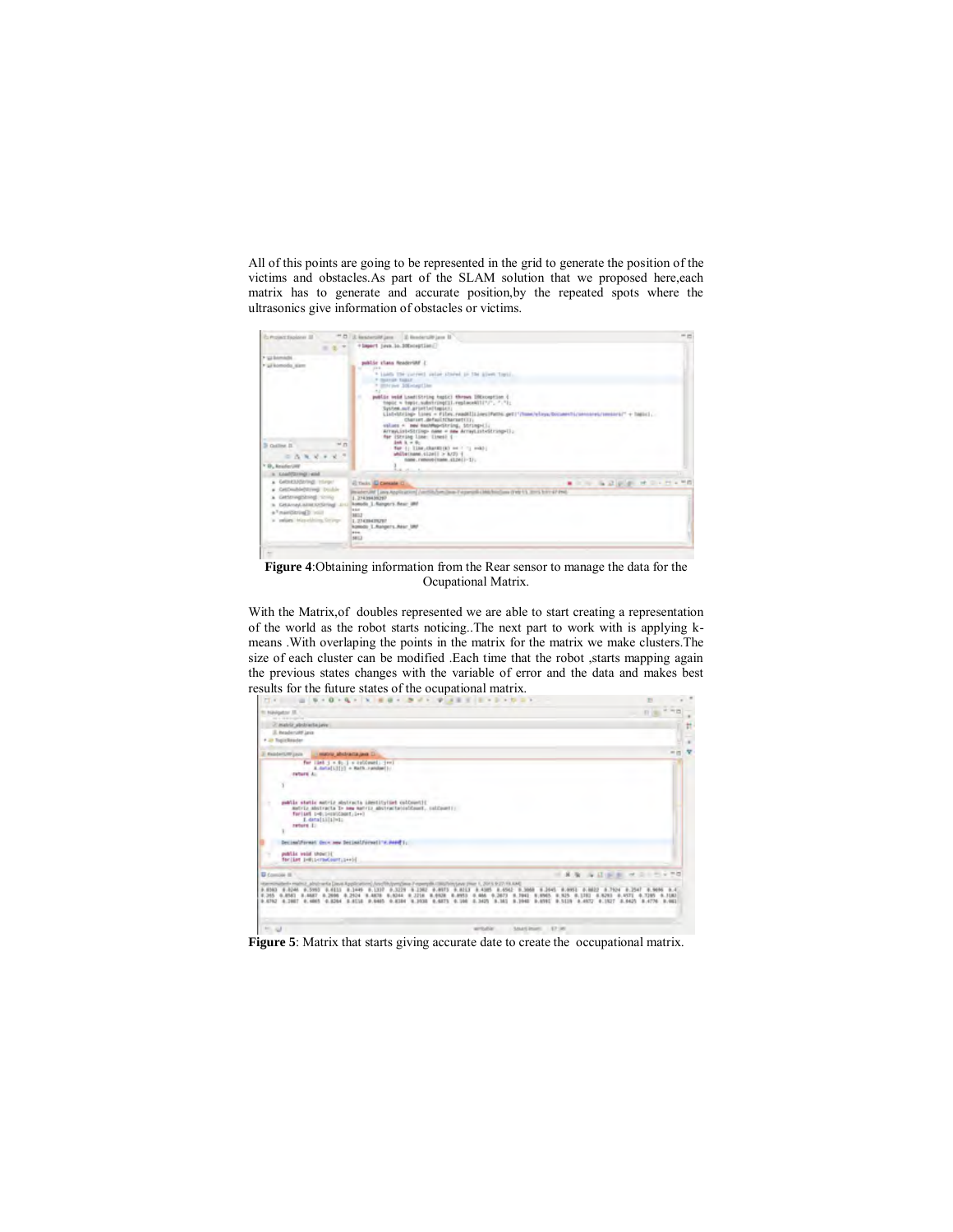# **6. Sensors for Navigation and Localization**

For navigation and location will be used odometry, given the range of 3 Devantech SRF08 ultrasonic sensors (It provides a voltage of 5V with a range of vision of 45º). With these ultrasonic building navigation maps will be performed (method is underground navigation).



**Figure 6**. Devantech SRF08

*Infrared sensor Sharp 2y0a02* Has an analog output that varies from 2.8V at 15cm to 0.4V at 150cm with a supply voltage between 4.5 and 5.5VDC



**Figure7**: Infrared Sensor

#### *Asus XTION PRO LIVE/B/U USB 2.0 and USB 3.0 RGB*

Multiple sensing functions to make development easy. The Xtion PRO LIVE uses infrared sensors, adaptive depth detection technology, color image sensing and audio stream to capture a users' real-time image, movement, and voice, making user tracking more precise.



**Figure 8:** Asus Xtion Pro Live Sensor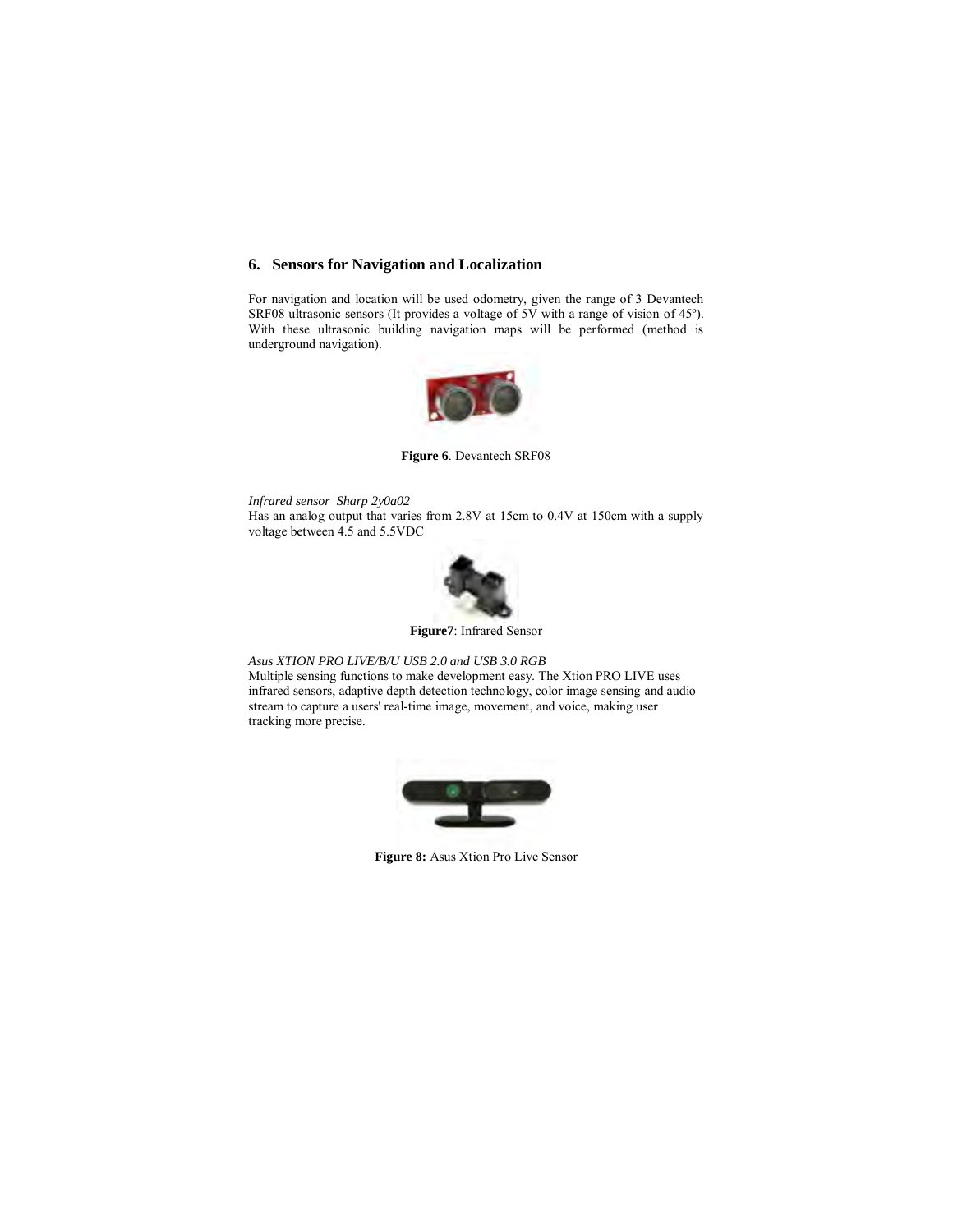## **7. Sensors for Victim Identification**

The victims in RoboCupRescue are simulated by dolls which show signs of life as: Moving, body heat, speaking or breathing; for this, we use a camera on the arm of the robot and the CO2 sensor is near to the camera, further of the microphone in the front part of the robot; allowing the LARVIC-RESCUE robot detects and sends information to the operator's station

The types of sensors to use are:

**Camera:** For identification of victims with conventional camera will focus on specific characteristics such as body, hands, face, skin color and size regions. Just give us the confidence of having the presence of a victim, therefore add the CO2 sensor and microphone. For the detection of persons show the detection of pedestrians (monolithic model) being the most effective model Histograms of Oriented Gradients the (HOG) by Yao et al. [4]; however Olmeda et al. [2] and O'Malley et al. [1] present the detection of people during the night in low lighting conditions, both use infrared camera; O'Malley et al. [1] uses people segmentation based on the characteristics of growth by region in images with high intensity, using Histogram of Oriented Gradients (HOG) and Kalman Filter and Olmedaa et al. [2] includes the descriptor (HOPE Histograms of Oriented Phase Energy) and adaptation of SVM for infrared images.

Light: Light is taken into account in the top of the arm, as it may be that we are in a dark place.

**CO2 sensor:** CO2 sensor (Figaro CDM4161) is near to the camera located in the robotic arm, to identify the CO2 released by the human body of the victims and confirm the state of a victim found. The Carbon Dioxide (CO2) is a very reliable and accurate sensor, once the victim is detects the sensor shows the amount of the gas in ppm (its detection range is 400 to 4000 ppm, in an open environment exists default 350 ppm of CO2 and a person exhales 800ppm, therefore, check for the presence of a victim).



**Figure 9**: CO2 Sensor the Figaro CDM4161

**Microphone**:The robot is equipped with 4 microphones in front and side of the robot and can receive voices of injured-persons, further sound level around the robot and provide additional information as to the robot's movements and environment. The audio communication between victims and the operator is established by software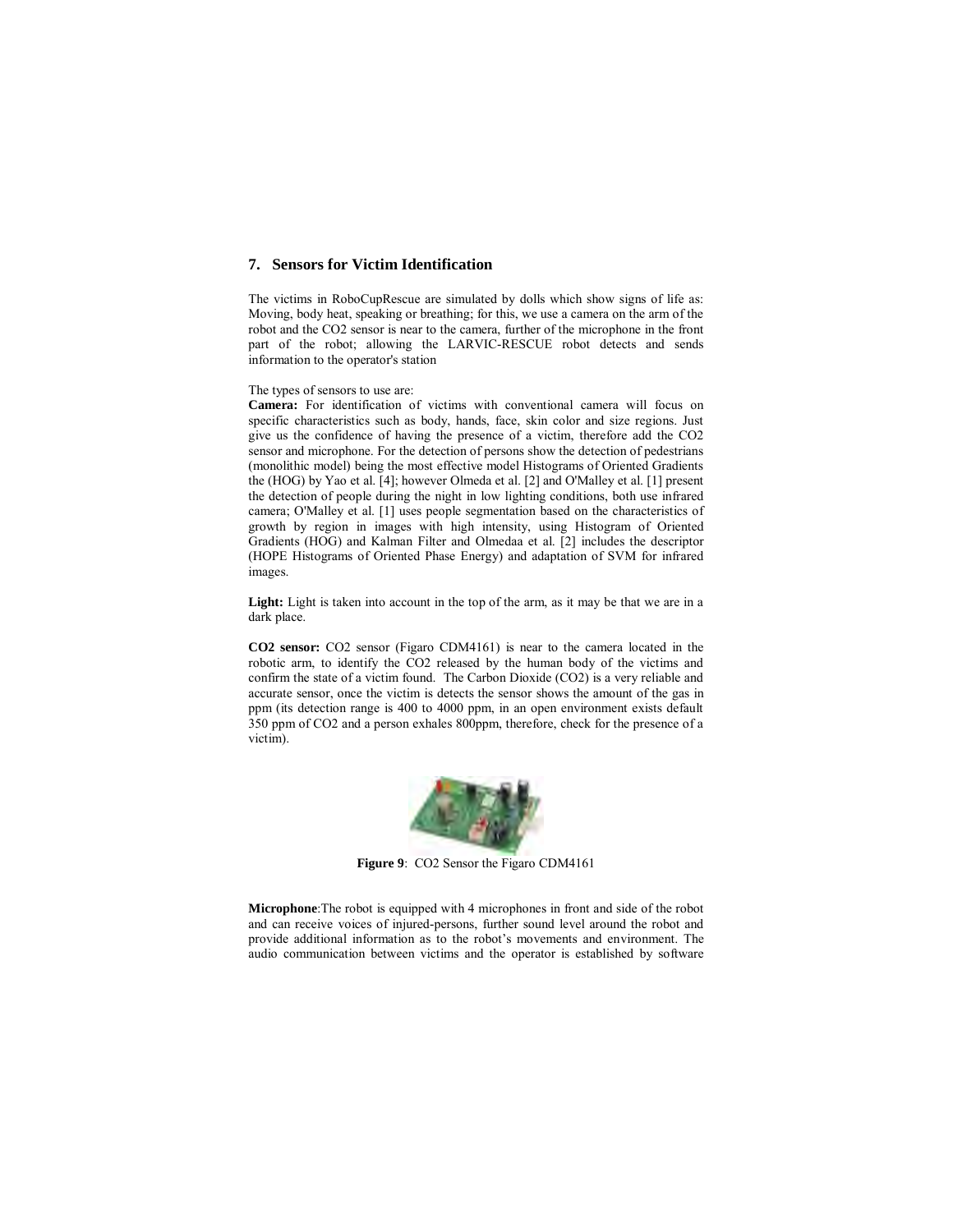which uses the internal PC sound output and input on the robot (the voice is cached of the robot and sent directly to the operator's station), where the operator can hear the voices in the area and check for victims.



**Figure 10**: Sound Vocal Sensor Detection Module LM393 (Microphone)

#### **8. Robot Locomotion**

The mechanism is designed to carry 60krg for that the structure was designed with robust parts. Then the motors have high torque. The system of transmission is bye chains and gears, the caterpillar are put in the arm for the locomotion, the motors are put in the chassis.

The forward and reverse motion is put on two engines also placed on the chassis, for lifting the robot is preceded with movable arms that also have caterpillars. The average speed is 1.2 m / s.



**Figure 11**: Parts of the caterpillar robot

The unmanned aerial vehicle has four brush less motors and a lightweight structure. And for the other Robot it have wheels for the movement.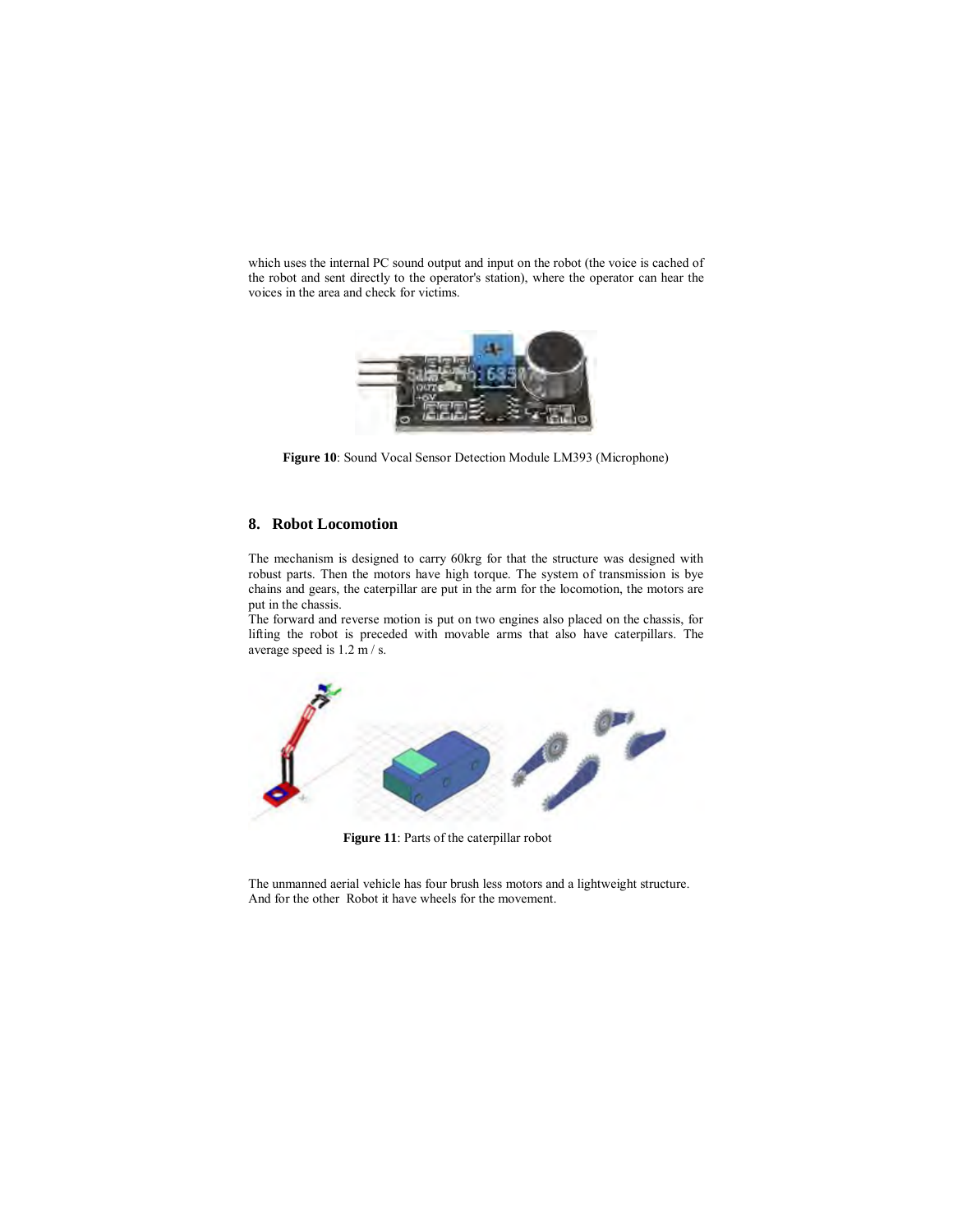

**Figure 12**: Wheel Robot



c **Figure 13**: Aerial Robot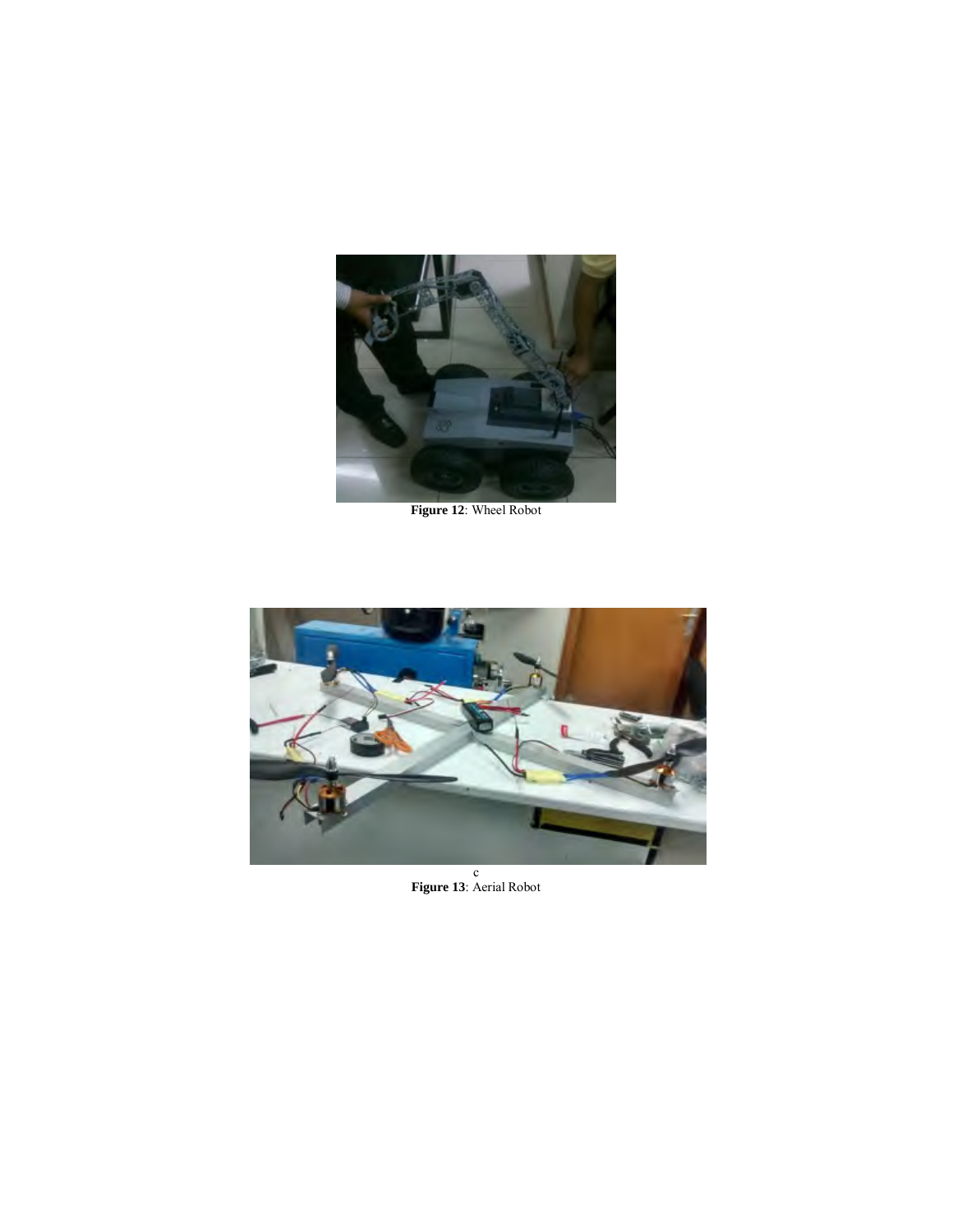## **9. Other Mechanisms**

### **Control for locomotion teleoperated robotic arm**

#### **Design of passive exoskeleton**

The exoskeleton is a structure that can be mounted on a human arm and which is capable of capturing all possible moves through its rotation sensors.

Using direct kinematics, the target point (the wrist of the hand) will be found through data captured rotation sensors, and used for the forward kinematics equation based on rotation matrices.

The target point is responsible for locating in a space relative to the point of the shoulder of the individual, a three-dimensional virtual point which will give a position that will be used to mobilize the objective point of the robotic arm.

The exoskeleton has the same joints that the robotic arm. shown in the following scheme joints belonging to komodo robotic arm.



#### **Operation exoskeleton**

The exoskeleton can capture rotations of each sensor belonging to each target point located in three-dimensional space, that is, for each target point there is a list of degrees of rotation for each joint.

This data is stored in a uniform form database, and discretely. Then use it in a Neural Network. The neural network is responsible for interpolating the discrete points on a continuous space. the inputs of this neuronal network will point objectives and outputs the degrees of rotation of each sensor.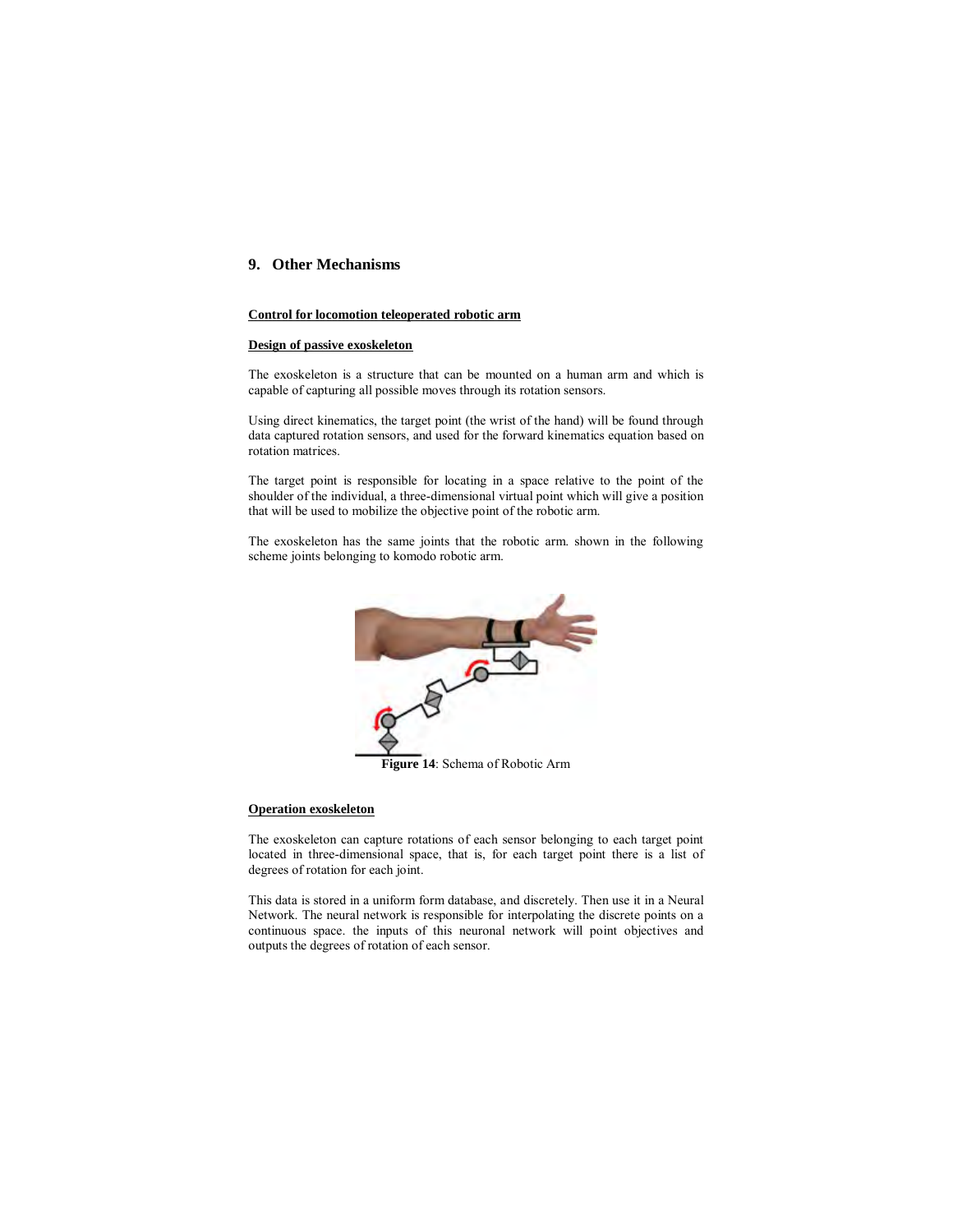The neural network is interpolated using the technique of Back Propagation [10], this will take care of interpolating a nonlinear space and generate knowledge for managing robotic arm, it uses the same degrees of rotation as the exoskeleton shown in the following diagram.



**Figure 15**:Degrees of rotation from robotic arm

The general operation of the exoskeleton formed by the use of spatial positioning as a model, and as training database for the neural network.

## **10. Team Training for Operation (Human Factors)**

Has been built a RoboCupRescue test arena in our laboratory (LARVIC), where we can see the consistency of the design and construction of the robot, besides testing the developed algorithms. Therefore, each team members is responsible for their contributions and guarantee an accurate function of the developed algorithms.

Control station can switch of autonomous to tele-operated easily during different tests arenas, furthermore allows us to reassign tasks between the robots if necessary because of environment features or hardware; allowing the algorithms developed can be used anytime that the robot needed by the operator.



**Figure 16**:Testing with Aerial Robot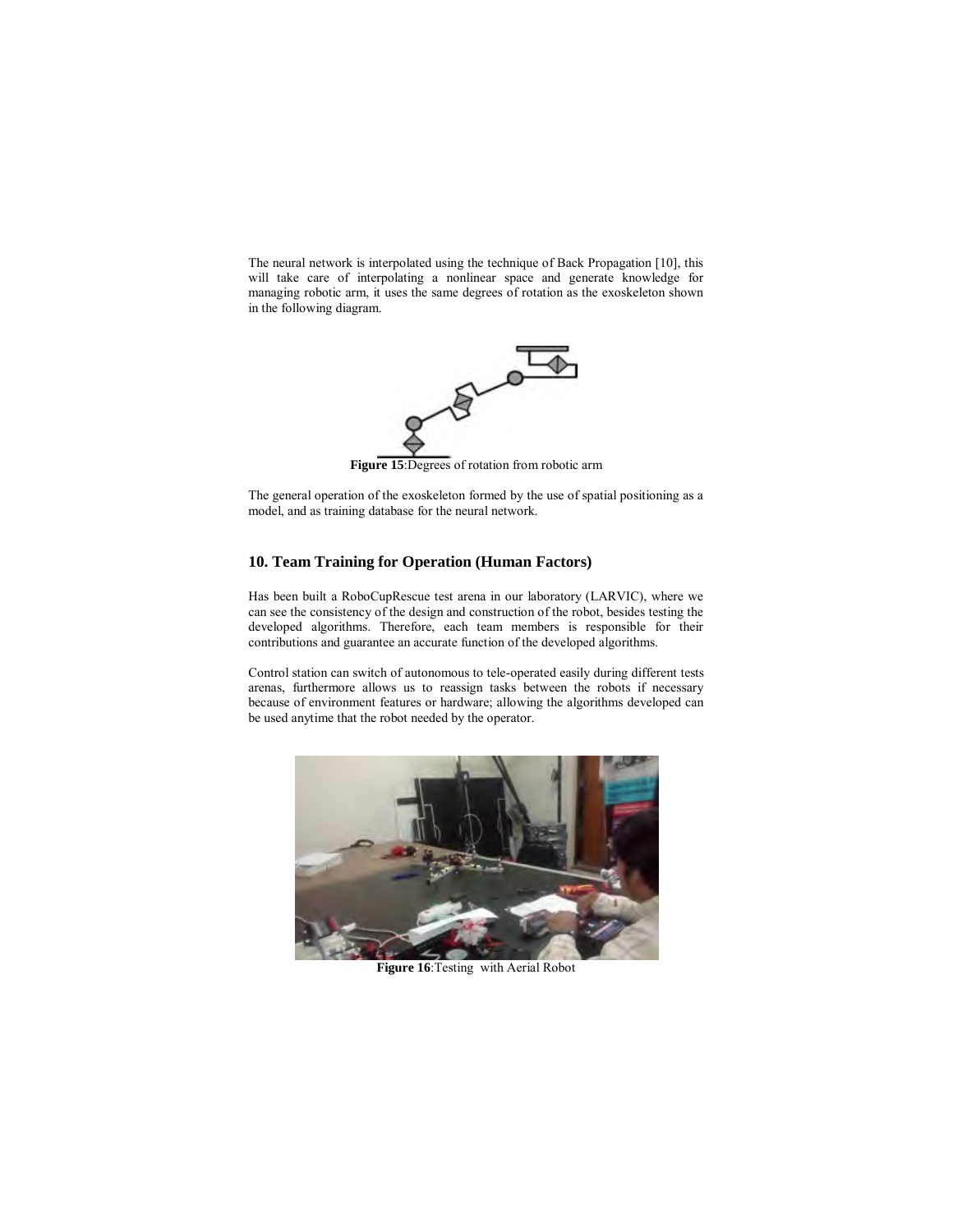

**Figure 17**:Testing with Aerial Robot

## **11. Possibility for Practical Application to Real Disaster Site**

Having our rescue robots is the first goal and we are making the first steps toward a better goal. Peru is a country prone to natural disasters and national geography is broken, so that in recent times has been submitted cases of missing persons, in this sense, it is necessary to develop technology that can assist the tasks of search and rescue; streamlining processes mentioned for the well being and integrity of the persons concerned. We want to build a fleet of heterogeneous robots between autonomous and teleoperated, with the ability to cope with the various geographical environment or environments produced by the nature of our country Peru.

## **12. System Cost**

The cost of components on each robot is listed as follows:

### **Wheeled Robot Cost**

| ітем         | PRICE (\$) |
|--------------|------------|
| Komodo Robot |            |

**Table 3:** Wheeled Robot Cost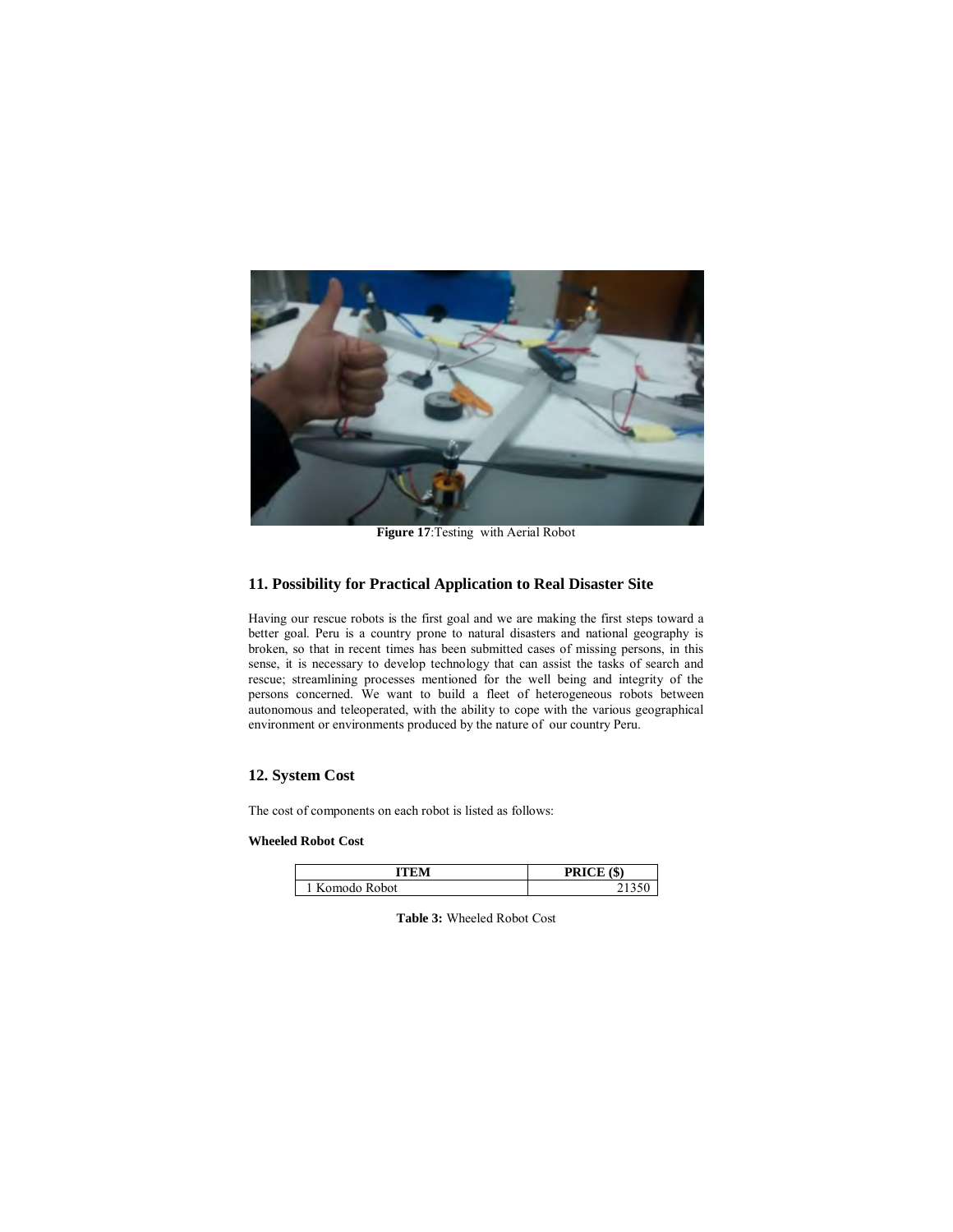## **Aerial Robot Cost**

| <b>ITEM</b>                    | <b>MODEL</b>                      | PRICE (\$) |
|--------------------------------|-----------------------------------|------------|
| <b>Brushless</b><br>Motor<br>4 |                                   |            |
| Hélice<br>Outrunner with       |                                   |            |
| two different sense            | A2212 Motor Outrunner             | 56.82      |
| 1 Balance 5 Kgr                | digital bascule/1g                | 15.87      |
| 1 Aluminum 1*1"                |                                   | 15.87      |
| 1 Plate Control                | Hobbyking KK2.1.5                 | 22.62      |
| 1 Battery Lipo                 | $li$ -po $3s$ $25c$               | 13.53      |
| 1 Accelerometer                | included                          | 0.00       |
| 1 Magnetometer                 | included                          | 0.00       |
|                                | CN-06 V3 U-blox GPS               |            |
| 1 GPS                          | module                            | 25.79      |
| 1 Transmitter                  |                                   | 0.00       |
| 1 Receiver                     | $2.4g$ fs-ct <sub>6</sub> b tx-rx | 50.58      |
| 1 Main Frame                   |                                   | 0.00       |
| 1 Little Cables, other         |                                   | 63.49      |
| <b>Total cost</b>              |                                   | 264.56     |

# **Table 4** : Aerial Robot Cost

# **Caterpillar Robot Cost**

| <b>Item</b>                         | Price (\$) |
|-------------------------------------|------------|
| Chains for caterpilar 3/16          | 20         |
| HerkuleX DRS-0601                   | 804,6      |
| HerkuleX DRS-0201                   | 135        |
| HerkuleX DRS-0101 Smart Robot Servo | 83         |
| bent $1/16$                         | 12         |
| bolts $1/4$                         | 10         |
| Iron $1/16$                         | 32         |
| filming $3/4$                       | 20         |
| Motor DC                            | 491        |
| Gear of reduction                   | 600        |
| CPU Intel                           | 756        |
| Figaro CDM4161 CO2 sensor           | 566,2      |
| TPA81 heat sensor                   | 244,36     |
| ultrasound distance Devantech SRF08 | 31         |
| Asus XTION PRO LIVE/B/U USB 2.0     |            |
| and USB 3.0 RGB (sensor de          |            |
| Profundidad)                        | 169        |
| Bateria lifepo4                     | 470        |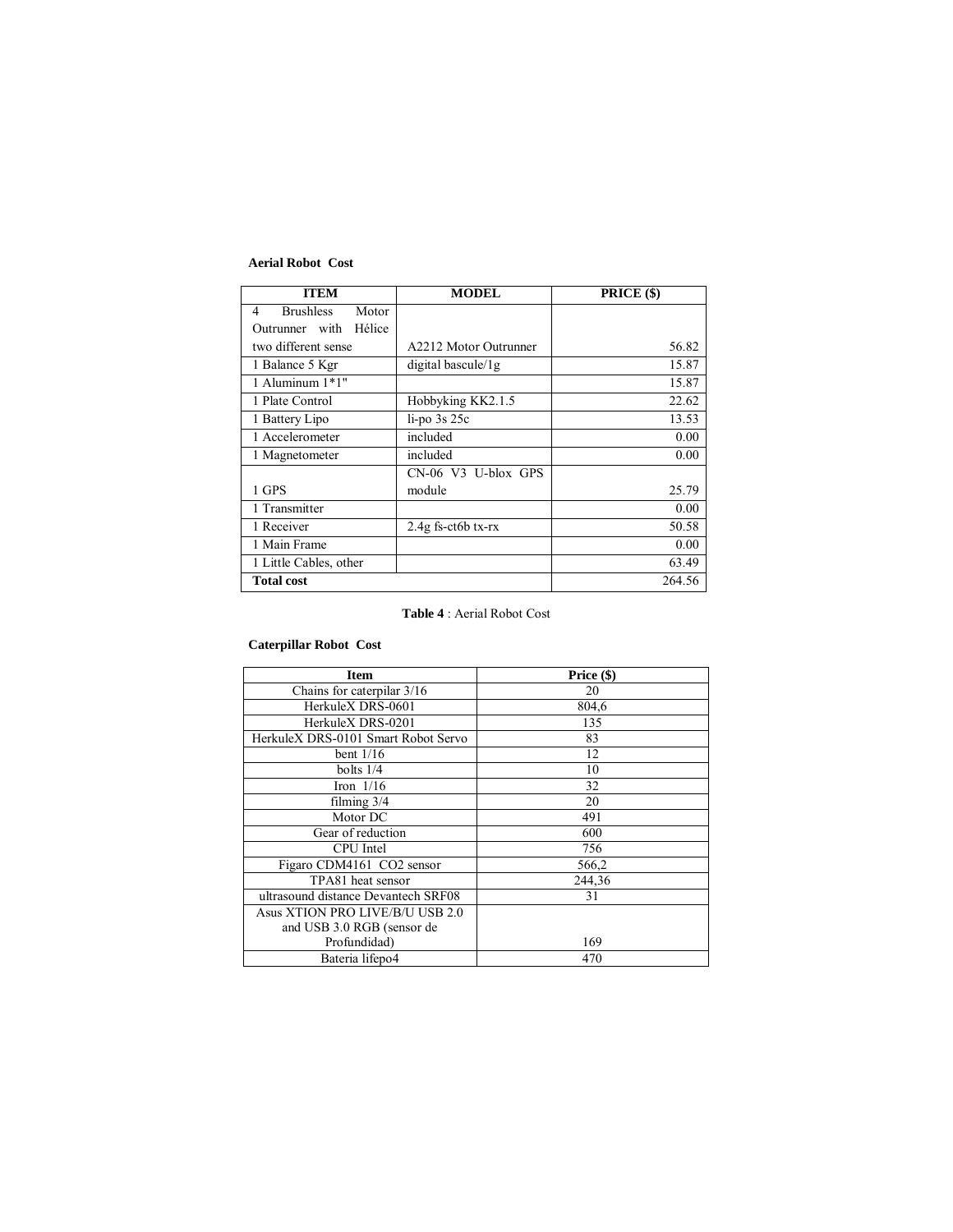| IR sensor                    |         |
|------------------------------|---------|
| web cam 5 MPX and microphone |         |
| Arduino                      | 2٢،     |
| microphone                   |         |
| <b>Total cost</b>            | 4653.16 |

**Table 5:** Caterpillar Robot Cost

## **References**

- 1. O'Malley, R., Jones, E., Glavin, M.: Detection of pedestrians in far-infrared automotive night vision using region-growing and clothing distortion compensation. Infrared Physics & Technology 53 (2010) 439 - 449
- 2. Olmedaa, D., Premebida, C., Nunes, U., Armingol, J.M., de la Escalera, A.: Pedestrian detection in far infrared images. Integrated Computer-Aided Engineering 20 (2013) 347 - 360
- 3. Tian, Z., Zhang, L., Chen, W.: Improved algorithm for navigation of rescue robots in underground mines. Computers and Electrical Engineering (2013) 1088 - 2094
- 4. Shihong Yao, Shaoming Pan, T.W., Zheng, C.: A new pedestrian detection method based on combined hog and lss features. Neurocomputing 151 (2015) 1006 - 1014
- 5. Quigley, Morgan, et al. "ROS: an open-source Robot Operating System." ICRA workshop on open source software. Vol. 3. No. 3.2. 2009.
- 6. Simanek, Jakub and Reinstein, Michal and Kubelka, Vladimir Evaluation of the EKF-Based Estimation Architectures for Data Fusion in Mobile Robots. ,IEEE/ASME Transactions on Mechatronicss : IEEE ,2014.
- 7. Thrun, S., Burgard, W., and Fox, D. (2005a). Probabilistic Robotics (Intelligent Robotics and Autonomous Agents) . The MIT Press.
- 8. Wan, E. A. and Merwe, R. V. D. (2001b). The unscented kalmanlter. In Kalman Filtering and Neural Networks, pages 222-280. Wiley.
- 9. Ayoung Kim and Ryan M. Eustice, *Active visual SLAM for robotic area coverage: Theory and experiment*. *International Journal of Robotics Research*, 2015.
- 10. Dilip Sarkar. 1995. Methods to speed up error back-propagation learning algorithm. *ACM Comput. Surv.* 27, 4 (December 1995), 519-544.
- 11. Jeffrey M. Walls and Ryan M. Eustice, An origin state method for communication constrained cooperative localization with robustness to packet loss. International Journal of Robotics Research, 33(9):1191-1208, 2014
- 12. Stephen M. Chaves, Ayoung Kim and Ryan M. Eustice, Opportunistic sampling-based planning for active visual SLAM. In Proceedings of the